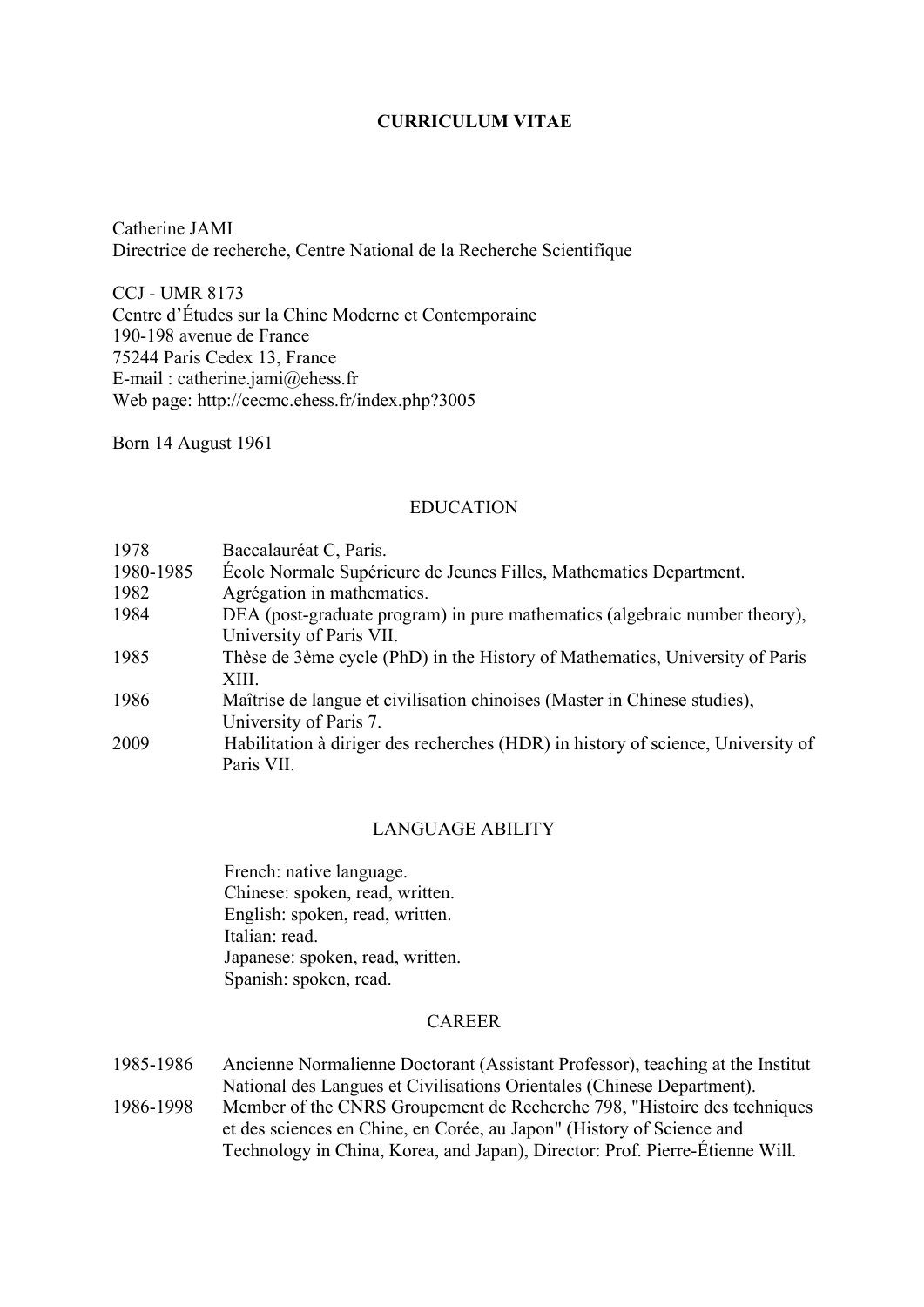| 1986-1987 | Fellow of the Fondation Singer-Polignac, Visiting scholar at the Needham                                      |
|-----------|---------------------------------------------------------------------------------------------------------------|
|           | Research Institute, Cambridge, UK.                                                                            |
| 1987-1991 | Fellow of the Fondation Thiers.                                                                               |
| 1990-1991 | Japan Society for the Promotion of Science fellow, at Kansai University,                                      |
|           | Osaka, and the Research Institute for Humanistic Studies, Kyoto, Japan.                                       |
| 1991-2010 | Chargée de recherche, Centre National de la Recherche Scientifique. Member                                    |
|           | of UMR 7596 (REHSEIS, Epistemological and Historical Research on Exact                                        |
|           | Sciences and Scientific Institutions), then, from 2009 to 2014, of UMR 7219                                   |
|           | (SPHERE - Science, Philosophie, Histoire, CNRS & University of Paris-                                         |
|           | Diderot).                                                                                                     |
| 1993      | (May to July) Invited researcher, Kansai University, Osaka, Japan.                                            |
| 2000-     | Visiting Professor, Research Center on the History of Cultural                                                |
|           | Communication, University of Zhejiang, Hangzhou (PRC).                                                        |
| 2000      | (September-December) awarded Residence at "Villa Kujoyama (Kyoto;                                             |
|           | Japan) / AFAA – Ministère des affaires étrangères"                                                            |
| 2002      | (January-April) Member of the School of Historical Studies, Institute for                                     |
|           | Advanced Study, Princeton, USA.                                                                               |
| 2004-06   | French Government Fellow, Churchill College, Cambridge, UK.                                                   |
| 2004-2010 | Visiting Scholar at the Needham Research Institute, Cambridge, UK.                                            |
| 2006-     | Affiliated Research Scholar, Department of History and Philosophy of Science,<br>University of Cambridge, UK. |
| 2008-2010 | Affiliated Fellow, International Institute of Asian Studies, Leiden, Netherlands                              |
| 2010-     | Directrice de recherche, Centre National de la Recherche Scientifique. Member                                 |
|           | of UMR 7219 (SPHERE - Science, Philosophie, Histoire, CNRS & University                                       |
|           | of Paris-Diderot).                                                                                            |
| 2010      | (April-June), Invited Researcher, HPDST Programme, NHRF & University of                                       |
|           | Athens.                                                                                                       |
| 2014-     | Member of UMR8173-CCJ, Centre d'Etudes sur la Chine Moderne et                                                |
|           | Contemporaine, EHESS, Paris.                                                                                  |
|           |                                                                                                               |

# TEACHING

| 1983-1985 | Course on the history of Chinese mathematics, University of Paris VIII,<br>Department of Mathematics.                                                                                      |
|-----------|--------------------------------------------------------------------------------------------------------------------------------------------------------------------------------------------|
| 1985-1986 | Course on the history of Chinese science, INALCO, Chinese Department.                                                                                                                      |
| 1991-1992 | Lectures on the history of Chinese science, DEA d'épistémologie et d'histoire<br>des sciences (Post-graduate course in the history and philosophy of science),<br>University of Paris VII. |
| 1994-1996 | Course on "Methodological aspects of the history of Chinese science", (Post-<br>graduate course in the history and philosophy of science), University of Paris                             |
| 1997-1998 | Course on "The History of Contacts Between Europe and China", University<br>of Paris VIII.                                                                                                 |
| 1998-2000 | Course on "The Chinese Reception of Western Science", (Post-graduate course<br>in the history and philosophy of science), University of Paris 7.                                           |
| 2004-2006 | Supervision for a course on the history of Sino-Western scientific<br>contacts in the early modern period; Department of History and<br>Philsosophy of Science, University of Cambridge.   |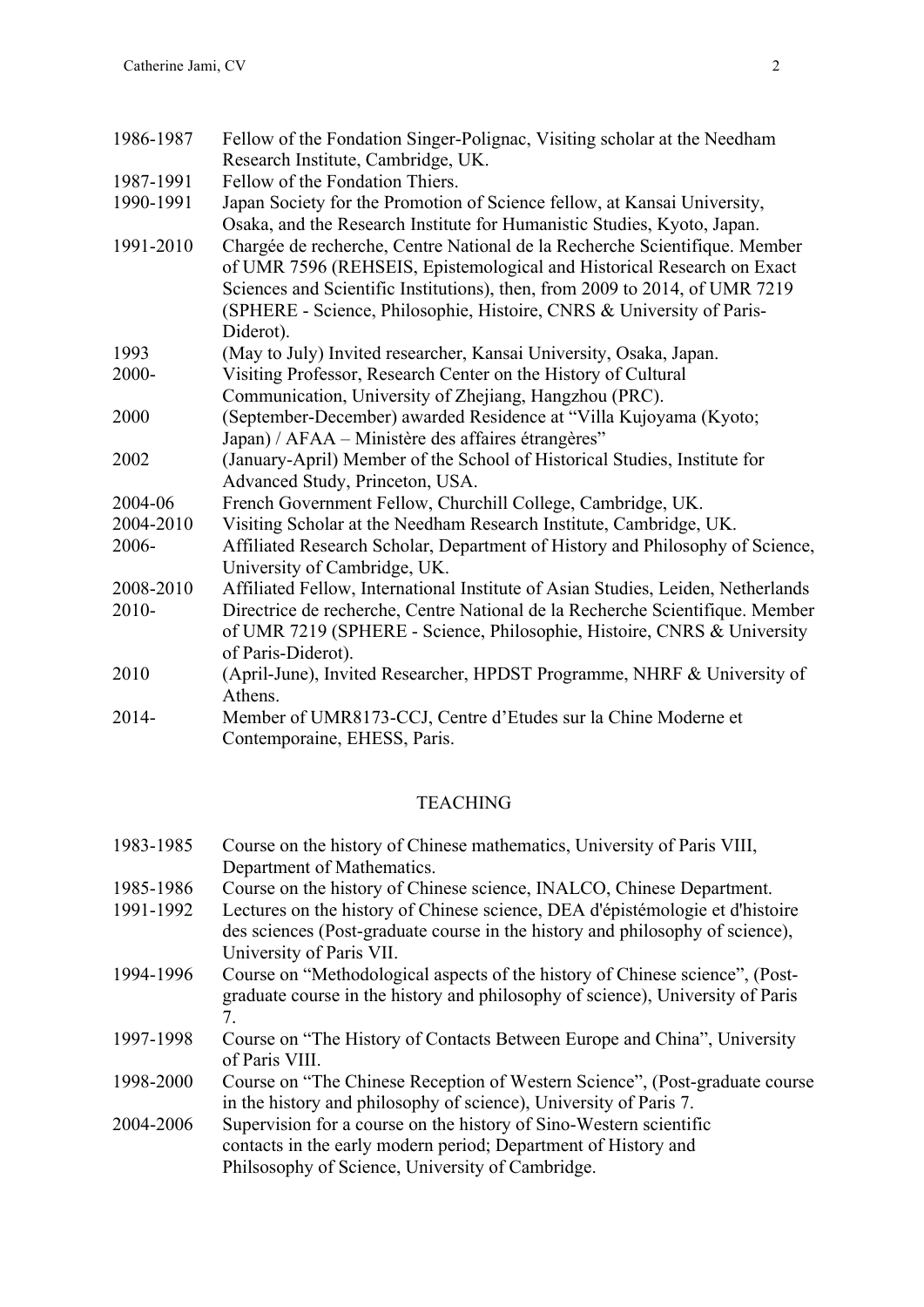- 2010-2014 Lectures in the Master Course LOPHISS, Université Paris Diderot, "History of science in Asia"
- 2014- Seminar "Histoire des sciences, des techniques et de la médecine en Asie orientale", EHESS, Paris.

#### PhD SUPERVISION

- Beatriz Puente Ballesteros, 2004-2009, PhD in the history of medicine, Complutense University, Madrid (joint supervisor with Luis Montiel). Dissertation title: "Dialogue and encounter: The French Jesuit Mission as medical interlocutor during the Kangxi reign (1622-1722)".
- Jiri Hudecek, 2008-2012, PhD in the History and Philosophy of Science, University of Cambridge (joint supervisor with Eleanor Robson). Title: "Academician Wu Wenjun and his Inspiration in Ancient Chinese Mathematics"
- Wu Huiyi, 2009-2013, PhD in History, University of Paris-Diderot & SUM-Italia (joint supervisor with Marie-Noëlle Bourguet & Jacques Revel). Title: "Translating China in the  $18<sup>th</sup>$  century : the construction of French knowledge of China seen through the translation work of French Jesuits published in Du Halde's *Description* (1735)"

#### CONFERENCE ORGANISATION

| 1990 | Co-organiser of the International Colloquium "Sciences & Empires", Paris,<br>UNESCO, 2-6 April.                                                                                                                                                                                                                                       |
|------|---------------------------------------------------------------------------------------------------------------------------------------------------------------------------------------------------------------------------------------------------------------------------------------------------------------------------------------|
| 1993 | Co-organiser (Vice-chair, Organising Committee), $7th$ International Conference<br>on the History of Science in East Asia, Kyoto, Japan, 2-7 August.                                                                                                                                                                                  |
| 1995 | Organiser of the International Conference "Xu Guangqi (1562-1633), scholar<br>and stateman". Paris, Fondation Hugot du Collège de France, 20-23 March.                                                                                                                                                                                |
| 1998 | Co-organiser of "Journées d'Études Chinoises de l'AFEC", Aix en Provence,<br>27-28 March.                                                                                                                                                                                                                                             |
|      | Co-organiser of the International Conference "Europe and China III. Between<br>Ming and Qing: The Jesuits, Dynastic Decline, Internal Strife, and the                                                                                                                                                                                 |
|      | Establishment of a New Order in Seventeenth Century China". Berlin, 22-26<br>April.                                                                                                                                                                                                                                                   |
| 2004 | Co-organiser of the International Conference "Science, histoire, philosophie,<br>politique: autour de Cambridge dans les années 1930". Paris, 3-5 June.                                                                                                                                                                               |
| 2005 | Co-organiser of "Sciences in Asia: Representations and Historiography, 17 <sup>th</sup> -<br>$20th$ centuries. A Workshop to mark the publication of Joseph Needham's<br>'Conclusions and reflection' in Science and Civilisation in China, vol. VII part<br>2", European Science Foundation Exploratory Workshop. Cambridge (UK) 13- |
|      | 15 January.                                                                                                                                                                                                                                                                                                                           |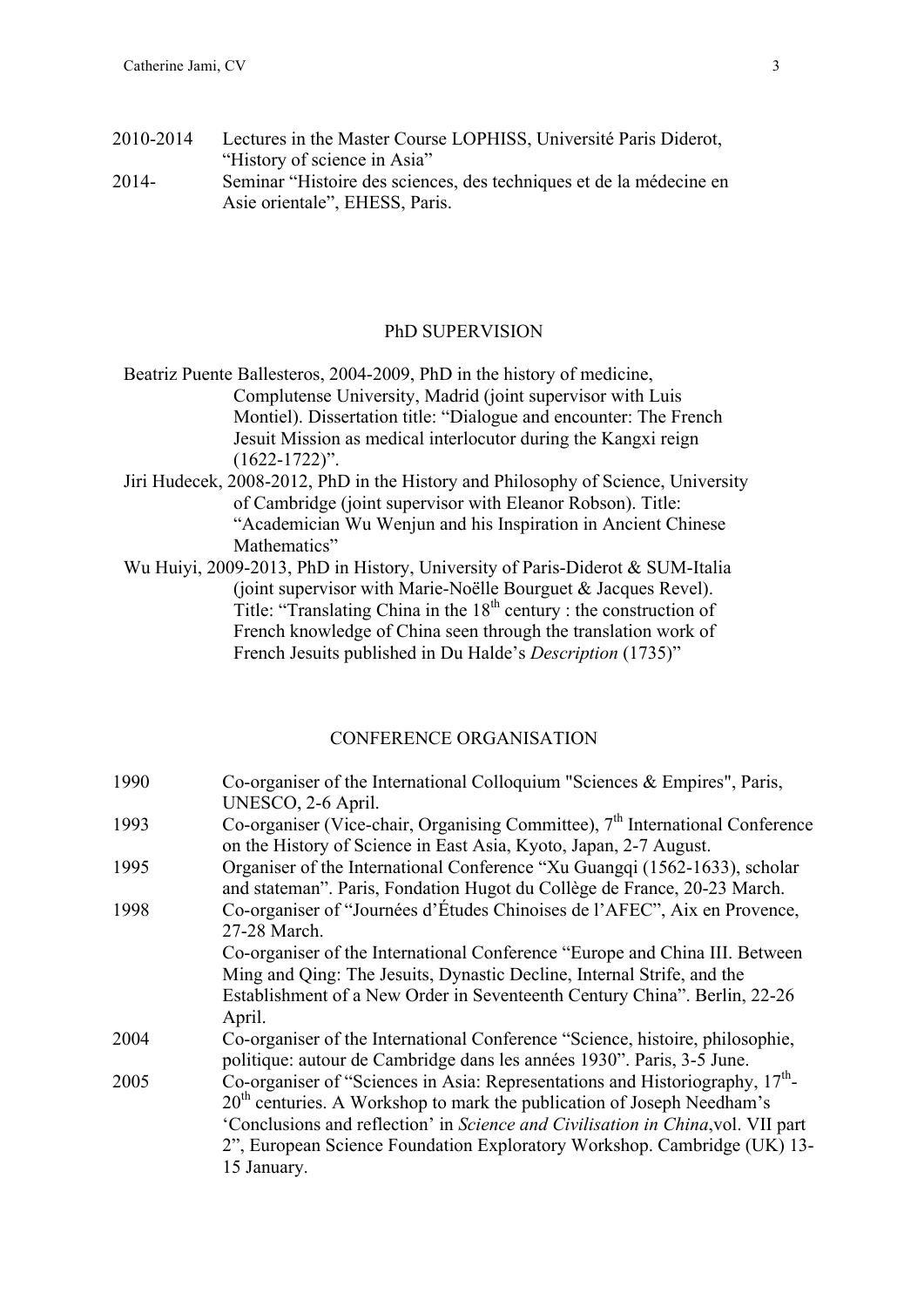| 2008      | Co-organiser, International Conference "History of the mathematical sciences:<br>Portugal and East Asia IV", Beijing, IHNS, 6-8 November 2008.                                                                                                                          |
|-----------|-------------------------------------------------------------------------------------------------------------------------------------------------------------------------------------------------------------------------------------------------------------------------|
|           | Co-organiser, International Workshop "Actors' and observers' categories in<br>East and West: changing typologies of science in practice and scholarship",<br>Needham Research Institute, Cambridge, 4-5 December 2008.                                                  |
| 2009      | Co-organiser, International Workshop "Genealogies of science in Asia: cross-<br>cultural appropriation", Needham Research Institute, Cambridge, 3-4<br>December 2009.                                                                                                   |
| 2011      | Organiser, International Workshop. 'How to make the peripheral<br>"mainstream": recent developments in the historiography of science'. Paris,<br>Université Paris Diderot, 12-14 December 2011.                                                                         |
| 2012      | Organiser, International Conference 'Individual itineraries and the circulation<br>of scientific and technical knowledge in East Asia (16 <sup>th</sup> -20 <sup>th</sup> centuries)'. Paris,<br>Université Paris Diderot, 26-28 November 2012 (Grant ANR-09-SSOC-004). |
| 2014      | Co-organiser, International Conference "History of the mathematical sciences:<br>Portugal and East Asia V", Hsin-chu, National Tsing-Hua University, 7-9<br>November 2014.                                                                                              |
| 2015      | Co-organiser, "14th International Conference on the History of Science in East<br>Asia", Paris, EHESS, 6-10 July 2015.                                                                                                                                                  |
|           | <b>INTERNATIONAL RESPONSIBILITIES AND MEMBERSHIPS</b>                                                                                                                                                                                                                   |
| 1993-1996 | Treasurer, International Society for the History of East Asian Science,<br>Technology, and Medicine.                                                                                                                                                                    |
| 1994-1998 | Member of the Board, Association Française d'Études Chinoises (A.F.E.C.,<br>French Association of Chinese Studies).                                                                                                                                                     |
| 1995-     | Member of the Editorial Committee, East Asian Science, Technology, and<br>Medicine (formerly Chinese Science).                                                                                                                                                          |
| 1996-1998 | President, Association Française d'Études Chinoises.                                                                                                                                                                                                                    |
| 1996-1999 | President, International Society for the History of East Asian Science,<br>Technology, and Medicine.                                                                                                                                                                    |
| 1998-     | Member of the Editorial Committee, Shijie Hanxue (World Sinology).                                                                                                                                                                                                      |
| 1999-     | Member of the Editorial Committee, Ziran kexueshi yanjiu (Studies in the<br>History of Science).                                                                                                                                                                        |
| 2005-2012 | Corresponding member, International Academy of the History of Science                                                                                                                                                                                                   |
| 2005-2009 | Assessor, Council of the Division of History of Science and Technology,<br>International Union of Philosophy and History of Science (ICSU)                                                                                                                              |
| 2009-2013 | Treasurer of the Division of History of Science and Technology, International<br>Union of Philosophy and History of Science (ICSU)                                                                                                                                      |
| $2013 -$  | Full Member, International Academy of the History of Science                                                                                                                                                                                                            |
| 2013-2017 | Secretary General of the Division of History of Science and Technology,<br>International Union of Philosophy and History of Science and Technology<br>(ICSU)                                                                                                            |

RESEARCH MANAGEMENT AND PROJECT LEADERSHIP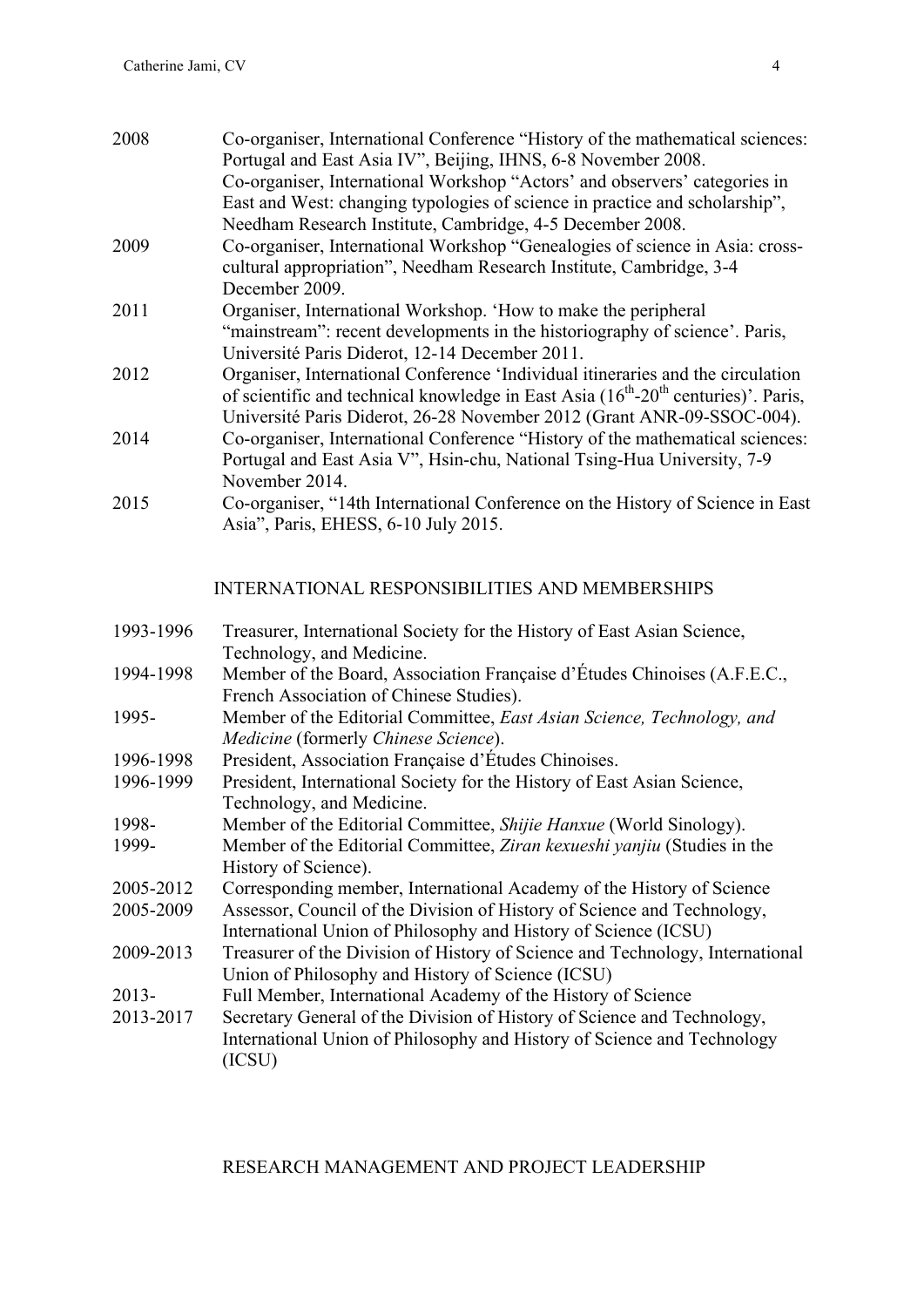- 1998-2001 Coordinator, CNRS-funded project "Between text and reality: science in  $17<sup>th</sup>$  & 18<sup>th</sup> century East Asia"
- 2002- Coordination, "Science in Asia" team of REHSEIS, then of SPHERE.
- 2009-2012 Coordinator, ANR funded project "Individual itineraries and the circulation of scientific and technical knowledge in late imperial China  $(16<sup>th</sup>-20<sup>th</sup>$  centuries)" (ANR-09-SSOC-004)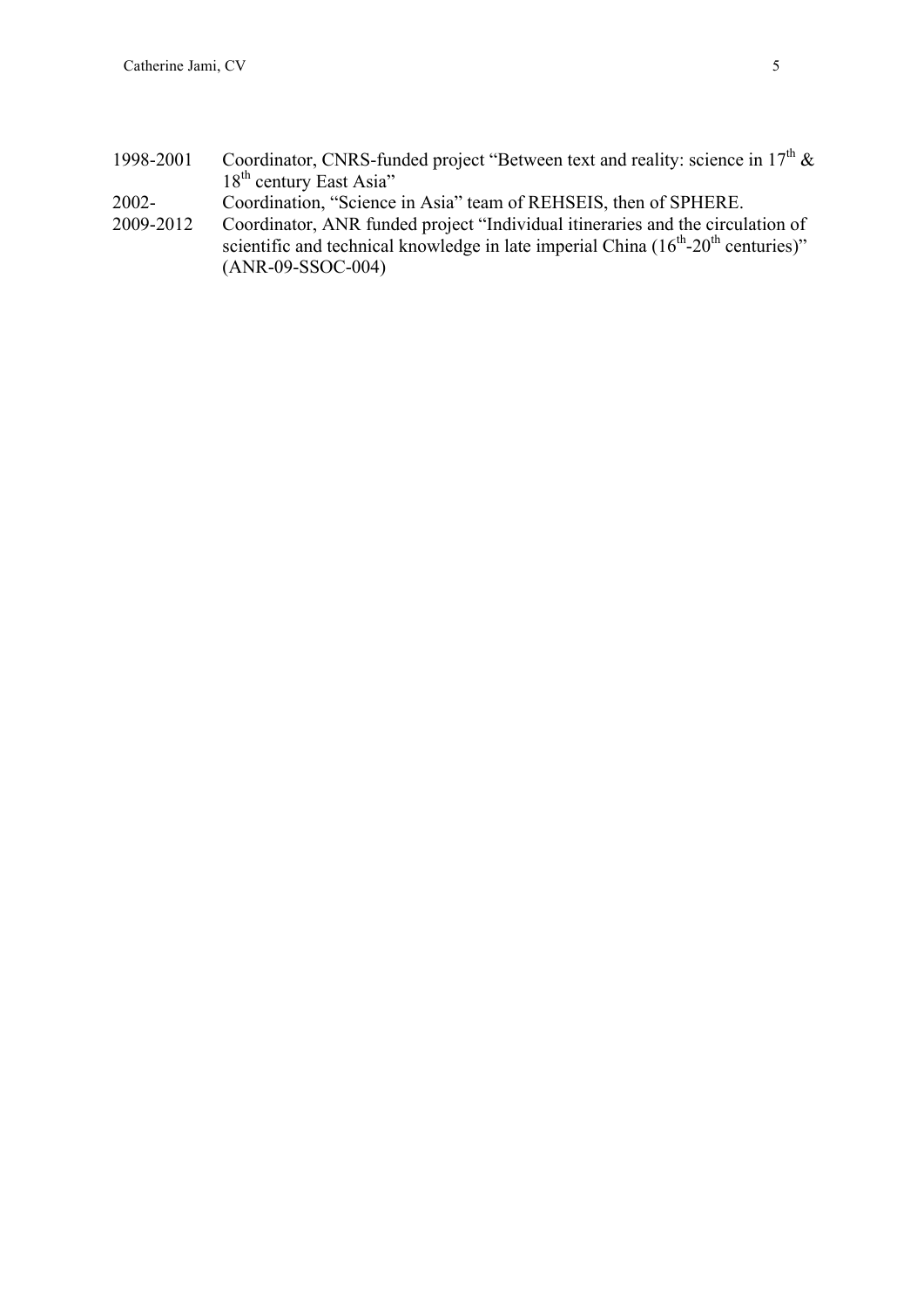# PUBLICATIONS

#### BOOKS

- 1990 *Les Méthodes Rapides pour la Trigonométrie et le Rapport Précis du Cercle (1774). Tradition chinoise et apport occidental en mathématiques*. Paris, Collège de France (Mémoires de l'Institut des Hautes Études Chinoises vol. XXXII), 230 p. Preface by Jacques Gernet.
- 2012 *The Emperor's new mathematics: Western learning and imperial authority in China during the Kangxi reign (1662-1722).* Oxford: Oxford University Press,  $xvi + 435$  pp. http://dx.doi.org**/**10.1093/acprof:oso/9780199601400.001.0001

# EDITED VOLUMES

| 1992 | Patrick Petitjean, Catherine Jami and Anne-Marie Moulin (eds.), Science and<br>Empires. Historical Studies about Scientific Development and European<br>Expansion. Dordrecht, Kluwer Academic Publishers (Boston Studies in the<br>Philosophy of Science vol. 136), $xiii + 411$ pp.                                                                                                                     |
|------|----------------------------------------------------------------------------------------------------------------------------------------------------------------------------------------------------------------------------------------------------------------------------------------------------------------------------------------------------------------------------------------------------------|
| 1993 | Catherine Jami and Hubert Delahaye (eds.), L'Europe en Chine. Interactions<br>scientifiques, religieuses et culturelles aux XVIIe et XVIIIe siècles. Actes du<br>colloque de la Fondation Hugot, 14-17 octobre 1991. Paris, Collège de France<br>(Mémoires de l'Institut des Hautes Études Chinoises vol. $XXXIV$ ), $xii + 256$                                                                         |
| 1995 | pp.<br>Keizô Hashimoto, Catherine Jami and Lowell Skar (eds.), East Asian Science:<br>Tradition and Beyond. Papers from the 7th International Conference on the<br>History of Science in East Asia, Kyoto, 2-7 August 1993. Osaka, Kansai<br>University Press, 1995, $xii + 568$ pp.                                                                                                                     |
| 2001 | Catherine Jami, Peter Engelfriet and Gregory Blue (eds.), Statecraft and<br>Intellectual Renewal in Late Ming China: The Cross-Cultural Synthesis of Xu<br>Guangqi (1562-1633). Leiden, Brill, $xx + 466$ pp.<br>Alain Arrault and Catherine Jami (eds.), East Asian Science. The Legacy of<br>Joseph Needham. (Proceedings of the XXth ICHS (Liège, July 1997), vol. IX).<br>Turnhout: Brepols, 153 pp. |
| 2008 | Luis Saraiva and Catherine Jami, The Jesuits, the Padroado and East Asian<br>Science (1552-1773). History of the mathematical sciences: Portugal and East<br>Asia III. Singapore, World Scientific, xiv+229 pp.                                                                                                                                                                                          |
| 2009 | Patrick Petitjean, Stéphane Schmitt and Catherine Jami (eds), Science, histoire<br>et politique: L'exemple de Cambridge. Paris, Vuibert.                                                                                                                                                                                                                                                                 |
| 2016 | Human Mobility and the Spatial Dynamics of Knowledge: Situating Science,<br>Technology and Medicine in Late Imperial China. Paris, Collège de France<br>(forthcoming).                                                                                                                                                                                                                                   |

# SPECIAL ISSUES OF JOURNALS

2003 *Early Science and Medicine* 8; Guest editor for a special issue on "Science and State Patronage in Early Modern East Asia"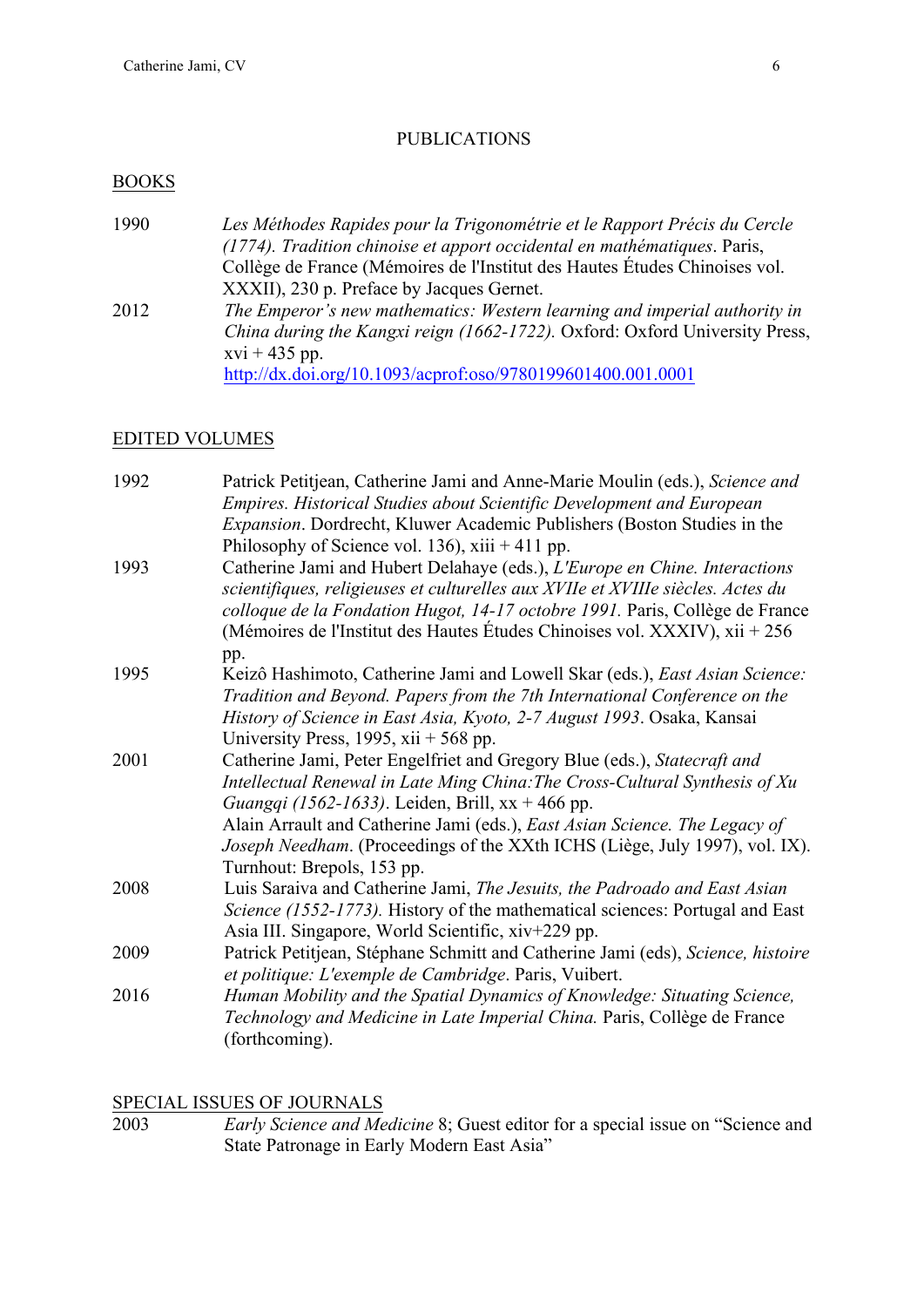| 2007 | East Asian Science, Technology and Medicine 27; Guest editor for a special       |
|------|----------------------------------------------------------------------------------|
|      | issue on "Western learning in late Ming and early Qing China"                    |
| 2014 | <i>Extrême-Orient, Extrême-Occident;</i> Guest editor for an issue on "Mobilité" |

humaine et circulation des savoirs techniques (XVII<sup>e</sup>-XIX<sup>e</sup> siècles)" no. 36, 226 pp.

# ARTICLES IN JOURNALS

| 1988 | (1) "Une histoire chinoise du 'nombre $\pi$ "", Archive for History of Exact<br>Sciences 38: 39-50.        |
|------|------------------------------------------------------------------------------------------------------------|
|      | (2) "Western influence and Chinese tradition in an eighteenth century                                      |
|      | mathematical work", Historia Mathematica 15: 311-331.                                                      |
|      | (3) "Sur l'organisation du champ des mathématiques chinoises", Extrême-                                    |
|      | Orient Extrême-Occident 10: 45-59.                                                                         |
| 1989 | "Classification en mathématiques : la structure de l'encyclopédie Yu zhi shu li                            |
|      | jing yun", Revue d'Histoire des Sciences XLII-4 : 391-406.                                                 |
| 1991 | "Scholars and mathematical knowledge in the late Ming and early Qing",<br>Historia Scientiarum 42: 99-109. |
| 1993 | (1) "L'évolution des sciences, 1600-1850: Renouveau de la tradition                                        |
|      | scientifique chinoise et influence européenne", Historiens & Géographes 340:<br>71-79.                     |
|      | (2) "French Science Overseas" Bulletin of the Faculty of Sociology,<br>Kansai University 25-2: 133-148.    |
| 1994 | (1) "History of Mathematics in Mei Wending's (1633-1721) Work",                                            |
|      | Historia Scientiarum. 2 <sup>nd</sup> Series 4-2/53: 157-172.                                              |
|      | (2) "A propos de la transmission de la géométrie euclidienne en Chine                                      |
|      | aux XVII <sup>e</sup> et XVIII <sup>e</sup> siècles", <i>MATAPLI</i> 40 (October 1994): 21-26.             |
| 1996 | (1) "Shiba shiji Zhongguo he Faguo de kexue lingyu de jiechu" (Scientific                                  |
|      | contacts between China and France in the 18th century), <i>Qingshi yanjiu</i> .1996-                       |
|      | 2: 56-60; reprinted in Ming-Qing jian yesuhuishi ruhua yu zhongxi huitong.                                 |
|      | Beijing: Dongfang Chubanshe, 2011, 460-465.                                                                |
|      | (2) "In Memoriam. Joseph Needham (December 9, 1900-March 24, 1995)",                                       |
|      | Historia Mathematica 24: 1-5.                                                                              |
| 1997 | With Keizo Hashimoto, "Kepler's Laws in China: A Missing Link? Jean-                                       |
|      | François Foucquet's Lifa wenda" Historia Scientiarum 6-3: 171-185.                                         |
| 1999 | "European Science in China' or 'Western Learning'? Representations                                         |
|      | of Cross-Cultural Transmission, 1600-1800", Science in Context 12,                                         |
|      | $3:413-434.$                                                                                               |
| 2001 | (1) "In Memory of Prof. Kiyosi Yabuuti. Presentation", East Asian                                          |
|      | Science, Technology, and Medicine 18: 10-12.                                                               |
|      | (2) "Shi 'zai Zhongguo de Ouzhou kexue' haishi 'xixue'? 17 shiji zhi                                       |
|      | 18 shiji mo kua wenhua de jiaoliu zhi biaoshu", Faguo Hanxue                                               |
|      | (Sinologie française) 6: 420-447 (translation of (1999) in Science in                                      |
|      | Context, translated by Tian Miao).                                                                         |
| 2002 | (1) "Imperial Control and Western Learning: The Kangxi Emperor's                                           |
|      | (1662-1722) Performance", Late Imperial China 23, 1: 28-49.                                                |
|      | (2) "Teachers of Mathematics in China: the Jesuits and their Textbooks                                     |
|      | (1580-1723)," Archives internationales d'histoire des sciences 52: 159-175.                                |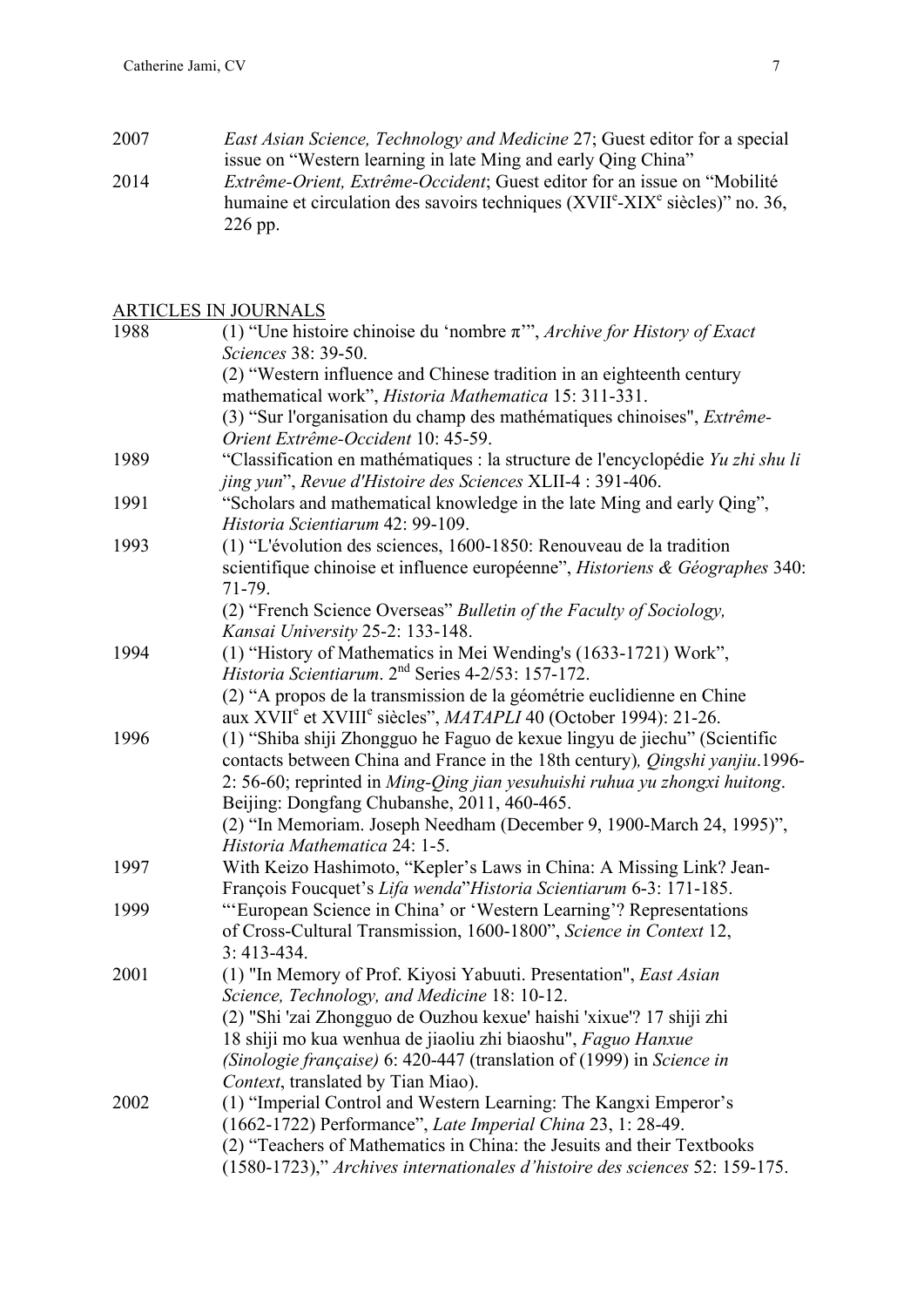| 2003 | (1) "Introduction. Science in Early Modern East Asia: State patronage,<br>circulation, and the production of books," Early Science and Medicine 8, 2: |
|------|-------------------------------------------------------------------------------------------------------------------------------------------------------|
|      | 81-87 (guest editor for the special issue on "Science and State Patronage in                                                                          |
|      | Early Modern East Asia").                                                                                                                             |
|      | (2) with Han Qi: "The Reconstruction of Imperial Mathematics in China                                                                                 |
|      | During the Kangxi Reign (1662-1722)," Early Science and Medicine 8, 2:                                                                                |
|      | 89-110.                                                                                                                                               |
|      | (3) with Han Qi: "Kangxi shidai xifang shuxue zai gongting de                                                                                         |
|      | chuanbo – yi An Duo he 'Suanfa zuanyao zonggang' weili" (The                                                                                          |
|      | spread of Western mathematics at the Kangxi court – the example of                                                                                    |
|      | Antoine Thomas' Suanfa zuanyao zonggang), Ziran kexueshi yanjiu                                                                                       |
|      | 22, 2: 145-156.                                                                                                                                       |
|      | (4) "Qingdai chuqi yu zhongqi de shuxue jiaoyu" (Learning                                                                                             |
|      | mathematics in early and mid-Qing China), Faguo hanxue 8: 393-433                                                                                     |
|      | (translated by Tian Miao).                                                                                                                            |
| 2004 | "Légitimité dynastique et reconstruction des sciences. Mei Wending (1633-<br>1721)", Annales HSS 59, 4: 701-727.                                      |
| 2005 | "Representations and uses of 'European science' in China (1582-1722)",<br>Zeitschrift für Historische Forschung 34: 197-213.                          |
| 2006 | "L'empereur Kangxi et les sciences: réflexion sur l'histoire comparée",                                                                               |
|      | Etudes chinoises 25: 13-42.                                                                                                                           |
| 2007 | (1) "Western learning and imperial scholarship: The Kangxi Emperor's<br>study", East Asian Science, Technology and Medicine 27: 144-170.              |
|      | (2) "Introduction from the Guest Editor", East Asian Science, Technology                                                                              |
|      | and Medicine 27: 9-12.                                                                                                                                |
| 2008 | "Pékin au début de la dynastie Qing: capitale des savoirs impériaux et relais                                                                         |
|      | de l'Académie royale des sciences", Revue d'histoire moderne et                                                                                       |
|      | contemporaine 55, 2: 43-69.                                                                                                                           |
| 2010 | "Experts en sciences mathématiques et projets impériaux sous le règne de<br>Kangxi", Revue de synthèse 131, 2: 219-239.                               |
| 2012 | (1) "Kangxi, les mathématiques et l'empire" (including a French translation                                                                           |
|      | of good reads from <i>The Emperor's new mathematics</i> by Françoise Balibar),<br>Critique 779: 329-342.                                              |
|      | (2) "Kangxi tongzhi xia de shuxue zhuanjia he guojia xiangmu 康熙統治下                                                                                    |
|      | 的數學專家和國家項目", Shijie hanxue 世界漢學 9: 1-12.                                                                                                              |
| 2014 | (1) "Introduction" to the issue "Mobilité humaine et circulation des savoirs                                                                          |
|      | techniques (XVII <sup>e</sup> -XIX <sup>e</sup> siècles)." Extrême-Orient Extrême-Occident n° 36,                                                     |
|      | $5 - 17$ .                                                                                                                                            |
|      | (2) "La carrière de Mei Wending (1633-1721) et le statut des sciences                                                                                 |
|      | mathématiques dans le savoir lettré." Extrême-Orient Extrême-Occident                                                                                 |
|      | $n^{\circ}$ 36, 19-47.                                                                                                                                |
|      | (3) "Mei Wending de shengping yu shuxue zai shiren zhi xue zhong de diwei                                                                             |
|      | 梅文鼎生平及数学在士人之学中的地位", Shijie hanxue 世界漢學 14:60-<br>73.                                                                                                  |
| 2015 | "Revisiting the Calendar Case (1664-1669)": science, religion and politics in                                                                         |
|      | early Qing Beijing." Korean Journal of History of Science 37-2: 459-477.                                                                              |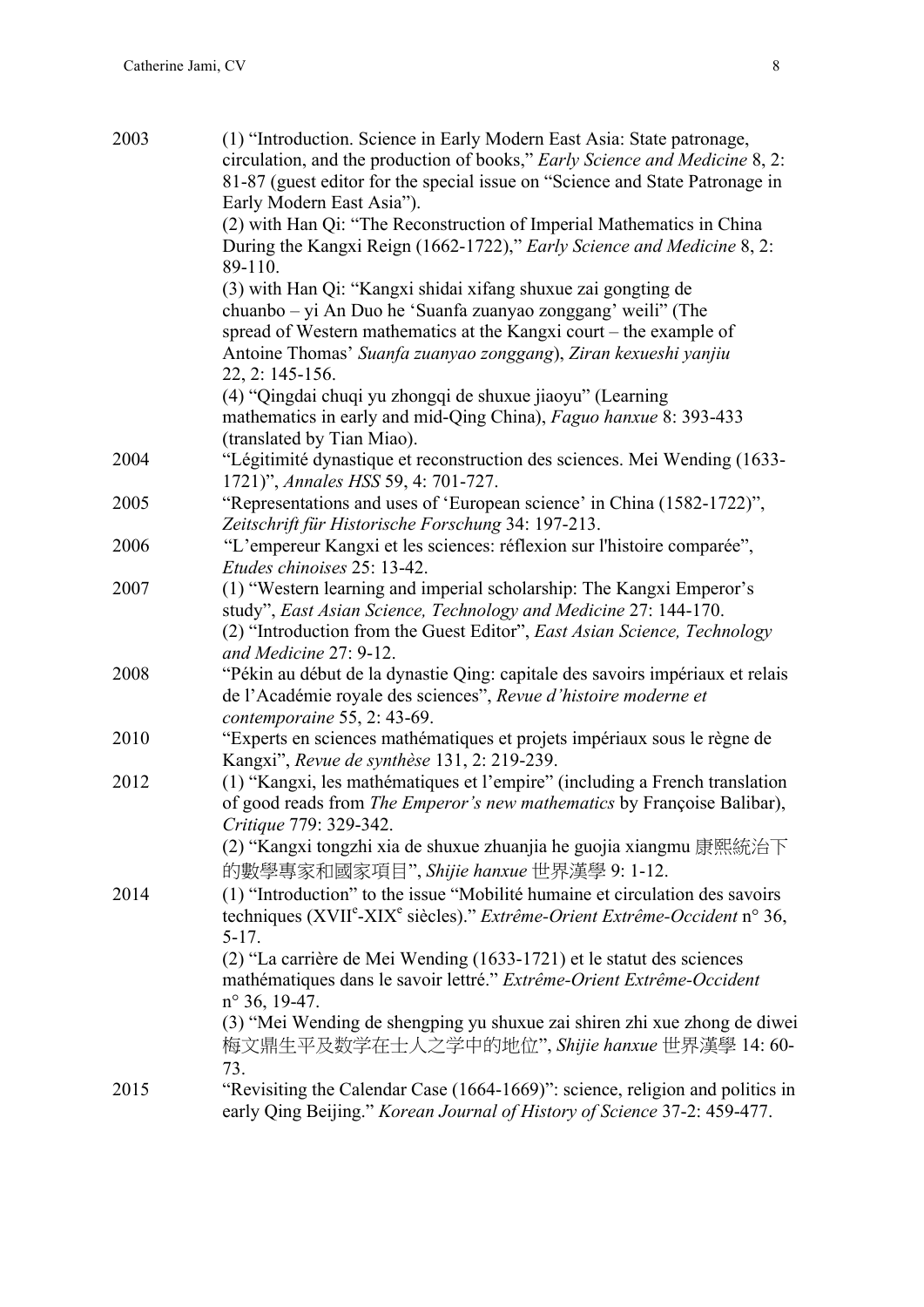# **BOOK CHAPTERS**

| <b>DOOIT CHILL LETTE</b> |                                                                                                                                                                                                                                                                                                                                                                                                                                                                                                                                                                                                                                                                                                                                                       |
|--------------------------|-------------------------------------------------------------------------------------------------------------------------------------------------------------------------------------------------------------------------------------------------------------------------------------------------------------------------------------------------------------------------------------------------------------------------------------------------------------------------------------------------------------------------------------------------------------------------------------------------------------------------------------------------------------------------------------------------------------------------------------------------------|
| 1990                     | "Ouzhou shuxue zai Kangxi di nianjian de zhuanbo qingkuang - Fu Shengze<br>jieshao fuhao daishu changshi de shibai" (The conditions of transmission of<br>European mathematics to China in the Kangxi reign: Jean-François Foucquet's<br>unsuccessful attempt to introduce symbolic algebra"), in Li Di ed., Shuxueshi<br><i>yanjiu wenji</i> (Collected Papers on the History of Mathematics) vol. 1, Huhhot,<br>Taipei: 117-122.                                                                                                                                                                                                                                                                                                                    |
| 1991                     | "The Yuzhi shuli jingyun (1723) and mathematics during the Kangxi reign<br>(1662-1722)", in Yang Cuihua & Huang Yilong eds., Jindai Zhongguo kejishi<br>lunwenji (Science and Technology in Modern China). Taipei, Institute of<br>Modern History, Academia Sinica & Institute of History, National Tsing-hua<br>University: 155-172.                                                                                                                                                                                                                                                                                                                                                                                                                 |
| 1992                     | (1) "Western mathematics in China, seventeenth century and nineteenth<br>century", in P. Petitjean, C. Jami & A.-M. Moulin eds., Science and Empires.<br>Dordrecht, Kluwer Acad. Publ.: 79-88.<br>(2) "Rencontre entre arithmétiques chinoise et occidentale au XVIIe siècle", in<br>P. Benoît, K. Chemla & J. Ritter eds., Histoire de Fractions, Fractions<br>d'histoire. Bâle, Birkhaüser : 351-373.                                                                                                                                                                                                                                                                                                                                               |
| 1993                     | "L'histoire des mathématiques vue par les lettrés chinois (XVII <sup>e</sup> et XVIII <sup>e</sup> )<br>siècles): tradition chinoise et contribution européenne", in C. Jami & H.<br>Delahaye eds., L'Europe en Chine. Interactions scientifiques, religieuses et<br>culturelles aux $XVII^e$ et $XVIII^e$ siècles. Actes du colloque de la Fondation<br>Hugot, 14-17 octobre 1991. Paris, Collège de France, Mémoires de l'Institut<br>des Hautes Études Chinoises XXXIV: 147-167.                                                                                                                                                                                                                                                                   |
| 1994                     | (1) "Learning Mathematical Sciences during the Early and Mid-Ch'ing", in B.<br>Elman & A. Woodside eds., Education and Society in Late Imperial China<br>1600-1900. Berkeley, University of California Press: 223-256.<br>(2) "L'empereur Kangxi (1662-1722) et la diffusion des sciences occidentales<br>en Chine", in I. Ang & P.E. Will eds., Nombres, astres, plantes et viscères.<br>Sept essais sur l'histoire des sciences en Asie orientale. Paris, Collège de<br>France, Mémoires de l'Institut des Hautes Études Chinoises vol. XXXV: 193-<br>209.<br>(3) "The French mission and Verbiest's scientific legacy", in John Witek S.J.<br>ed., Ferdinand Verbiest Jesuit Missionary, Scientist, Engineer and Diplomat.                         |
| 1995                     | Nettetal, Steyler Verlag: 531-542.<br>(1) "From Louis XIV's court to Kangxi's court: An institutional analysis of the<br>French Jesuit mission to China (1662-1722)", in Hashimoto K. et al. eds., East<br>Asian Science: Tradition and Beyond. Osaka, Kansai University Press, 1995:<br>493-499.<br>(2) With Hashimoto Keizô and Lowell Skar, "Foreword", in <i>Ibid.</i> : iii-viii.<br>(3) "Comparisons and Exchanges between East Asian and Western Science.<br>Introduction", in <i>Ibid.</i> : 63-64.<br>(4) "Western devices for time and space measurement: Clocks and Euclidian<br>geometry in late Ming and Ch'ing China", in Huang Chün-chieh & Erik<br>Zürcher eds., Time and Space in Chinese Culture. Leiden, Brill, 1995: 169-<br>200. |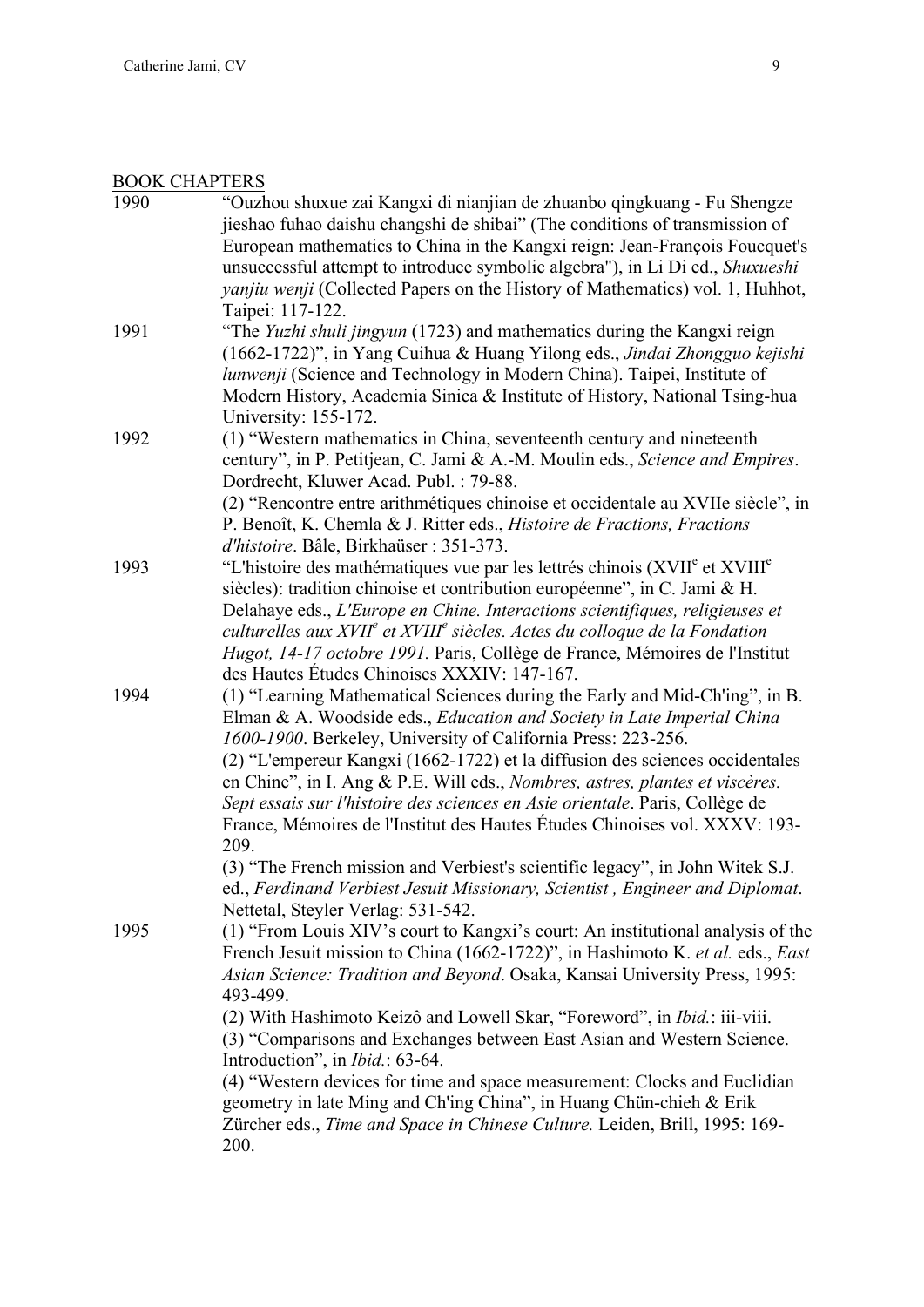| 1996 | "From Clavius to Pardies: The geometry transmitted to China by Jesuits (1607-<br>1723)", in F. Masini ed., Western Humanistic Culture Presented to China by                                                                                                                                                                                                                                                                                                                 |
|------|-----------------------------------------------------------------------------------------------------------------------------------------------------------------------------------------------------------------------------------------------------------------------------------------------------------------------------------------------------------------------------------------------------------------------------------------------------------------------------|
|      | Jesuit Missionaries (XVII-XVIII centuries). Rome, Institutum Historicum S. I.,<br>1996: 175-199.                                                                                                                                                                                                                                                                                                                                                                            |
| 1997 | (1) "Giulio Aleni's contribution to geometry in China: the <i>Jihe yaofa</i> ", in<br>Tiziana Lippiello & Roman Malek eds., "Scholar from the West". Giulio Aleni<br>S.J. and the Dialogue between Christianity and China. Nettetal, Steyler<br>Verlag: 553-572.                                                                                                                                                                                                            |
|      | (2) "Shiqi shiba shiji Zhongguo wenren yanzhong de shuxue shi - Zhongguo de<br>chuantong he Ouzhou de gongxian" $(17th$ and $18th$ centuries Chinese scholars<br>view of history of mathematics - Chinese tradition and Western contribution),<br>in Liu Dun & Han Qi eds., Keshi xinzhuan. Shenyang, Liaoning jiaoyu                                                                                                                                                       |
| 1998 | chubanshe: 46-60.<br>(1) "Mathematical knowledge in the <i>Chongzhen lishu</i> ", in Roman Malek ed.,<br>Western Learning and Christianity in China. The Contribution and Impact of<br>Johann Adam Schall von Bell S.J. (1592-1666). Nettetal, Steyler Verlag: 661-<br>674.                                                                                                                                                                                                 |
|      | (2) "Aleni's Contribution to Geometry in China: A Study of the <i>Jihe yaofa</i><br>(1631)", in Tanaka Tan ed., Chûgoku gijutsu shi no kenkyû. (Studies on the<br>history of technology in China). Kyoto, Kyoto University Research Institute<br>for Humanities: 775-796.                                                                                                                                                                                                   |
|      | (3) "L'empire maritime portugais, la diplomatie française et la transmission<br>des sciences mathématiques européennes en Asie orientale aux XVII <sup>e</sup> et XVIII <sup>e</sup><br>siècles", in Dominique Tournès ed., L'Océan Indien au carrefour des<br>mathématiques arabes, chinoises, européennes et indiennes. Saint-Denis,                                                                                                                                      |
|      | I.U.F.M. de la Réunion: 107-116.<br>(4) "Traductions et synthèses: les mathématiques occidentales en Chine, 1607-<br>1782", in Dominique Tournès ed., L'Océan Indien au carrefour des<br>mathématiques arabes, chinoises, européennes et indiennes. Saint-Denis,                                                                                                                                                                                                            |
|      | I.U.F.M. de la Réunion: 117-126.                                                                                                                                                                                                                                                                                                                                                                                                                                            |
|      | (5) "Faguo dui lai Hua de Yesu hui shi de yanjiu" (French Research on the<br>Jesuits in China), in J.-P. Drège ed., Faguo dangdai Zhongguo xue (Chinese<br>Studies in Contemporary France). Beijing, Zhongguo shehui kexue chubanshe:<br>256-268.                                                                                                                                                                                                                           |
|      | (6) "Abacus (Eastern)", in Robert Bud & Deborah Jean Warner eds.,<br>Instruments of science: a historical encyclopedia. London: Science Museum;<br>[Washington, D.C.]: National Museum of American History, Smithsonian<br>Institution : 3-5.                                                                                                                                                                                                                               |
| 1999 | (1) "Joseph Needham and the Historiography of Chinese Mathematics", in S.<br>Irfan Habib & D. Raina eds., Situating the History of Science. Dialogues with<br>Joseph Needham. Oxford & New Delhi, Oxford University Press: 260-279.<br>(2) with Keizo Hashimoto "New Evidence of the Transmission of European<br>Astronomy to China: Jean-François Foucquet's Lifa wenda", in Yung Sik Kim<br>& Francesca Bray eds., Current Perspectives in the History of Science in East |
| 2000 | Asia. Seoul, Seoul National University Press: 487-496.<br>(1) "Image and Patronage: The Role of Portugal in the Transmission of<br>Scientific Knowledge from Europe to China", in Luis Saraiva ed, <i>History of</i><br>Mathematical Sciences: Portugal and East Asia. Lisbon, Fundação Oriente:<br>341-361.                                                                                                                                                                |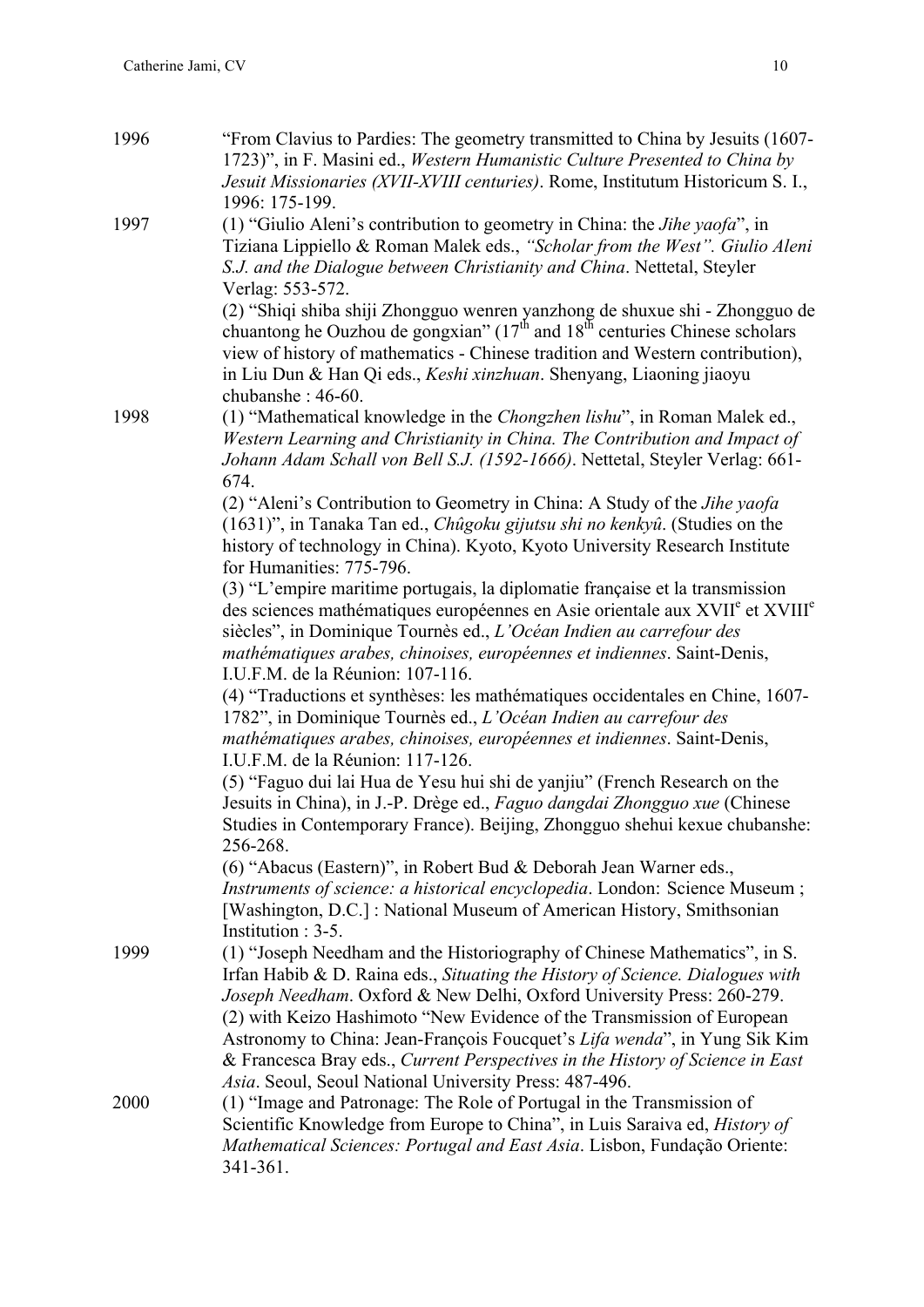| 2001 | (1) "Science and Technology: General Reception", "Mathematics", "Clocks",                                                                            |
|------|------------------------------------------------------------------------------------------------------------------------------------------------------|
|      | "Cultural Transmission to Europe: Academies", in Nicolas Standaert ed.,                                                                              |
|      | Handbook of Christianity in China. Volume One: 635-1800. Brill, Leiden                                                                               |
|      | (Handbooks of Oriental Studies): 689-710; 738-751; 840-850; 892-893.                                                                                 |
|      | (2) with P. Engelfriet et G. Blue, "Introduction", in C. Jami et al. Statecraft and                                                                  |
|      | Intellectual Renewal in Late Ming China: The Cross-Cultural Synthesis of Xu                                                                          |
|      | Guangqi (1562-1633): 1-15.                                                                                                                           |
|      | (3) with K. Hashimoto, "From the Elements to Calendar Reform: Xu Guangqi's                                                                           |
|      | shaping of mathematics and astronomy", in C. Jami et al. eds. Statecraft and                                                                         |
|      | Intellectual Renewal in Late Ming China: The Cross-Cultural Synthesis of Xu                                                                          |
|      | Guangqi (1562-1633): 263-278.                                                                                                                        |
|      | (4) "Faguo chuanjiaoshi tuan he Nan Huairen de kexue chuantong" (The                                                                                 |
|      | French mission and Verbiest's scientific legacy). In Wei Ruowang (John                                                                               |
|      | Witek) ed., Chuanjiaoshi, kexuejia, gongchengshi, waijiaojiao Nan Huairen.                                                                           |
|      | Pékin, Shehui kexue wenxian chubanshe: 616-631. (translation of 1994 (3)).                                                                           |
|      | (5) "Introduction", in A. Arrault and C. Jami eds., East Asian Science. The                                                                          |
|      | Legacy of Joseph Needham. (Proceedings of the XXth ICHS (Liège, July                                                                                 |
|      | 1997), vol. IX). Turnhout: Brepols: 7-10.                                                                                                            |
| 2002 | (1) "Teachers of Mathematics in China: the Jesuits and their Textbooks (1580-                                                                        |
|      | 1723)", in L. Saraiva ed. History of Mathematical Sciences. Portugal and East                                                                        |
|      | Asia II . Lisbon: EMAF-UF: 79-98.                                                                                                                    |
|      | (2) "Foreword", in A.K.L. Chan et al. eds., Historical Perspectives on East                                                                          |
|      | Asian Science, Technology, and Medicine. Singapore, Singapore University                                                                             |
|      | Press/World Scientific: xiii-xv.                                                                                                                     |
| 2005 | (1) "For whose greater glory? Jesuit strategies and the sciences during the                                                                          |
|      | Kangxi reign (1662-1722)", in Wu, Xiaoxin ed., Dialogues and Encounters:                                                                             |
|      | Changing Perspectives on the Chinese-Western Exchanges from the Sixteenth                                                                            |
|      | to Eighteenth Centuries. Sankt Augustin, Steyler Verlag: 211-226.                                                                                    |
|      | (2) with Han Qi, "Imperial mathematics and Western learning during the                                                                               |
|      | Kangxi reign (1662-1722): some new evidence", in Jiang, Xiaoyuan ed.,                                                                                |
|      | History of science in the multiculture: Proceedings of the $10^{th}$ international                                                                   |
|      | Conference on the History of Science in East Asia. Shanghai, Shanghai                                                                                |
|      | jiaotong University Press: 3-11.                                                                                                                     |
|      | (3) "Minggantu", entry in <i>Encyclopedia Britannica</i> (online edition:                                                                            |
|      | http://www.britannica.com/eb/article-9384150).                                                                                                       |
| 2007 | "A discreet mathematician: Antoine Thomas (1644-1709) and his textbooks",<br>in Noël Golvers & Sara Lievens eds., A lifelong dedication to the China |
|      | mission. Essays presented in honor of Father Jeroom Heyndrickx, CICM, on                                                                             |
|      | the Occasion of his $75^{th}$ birthday and the $25^{th}$ anniversary of the F. Verbiest                                                              |
|      | Institute K.U. Leuven. Louvain, Ferdinand Verbiest, 447-468.                                                                                         |
|      | (1) "Tomé Pereira (1645-1708), clockmaker, musician and interpreter at the                                                                           |
| 2008 | Kangxi court: Portuguese interests and the transmission of science", in L.                                                                           |
|      | Saraiva and C. Jami eds., The Jesuits, the Padroado and East Asian Science                                                                           |
|      | (1552-1773). History of the mathematical sciences: Portugal and East Asia III.                                                                       |
|      | Singapore, World Scientific, 187-204.                                                                                                                |
|      | (2) "Do all paths lead to modernity? The Kangxi Emperor (1662-1722) and the                                                                          |
|      | sciences", in Olga Lomova ed., Paths towards modernity: Conference to mark                                                                           |
|      | the centenary of Jaroslav Průšek. Prague: The Karolinum Press, 151-170.                                                                              |
|      |                                                                                                                                                      |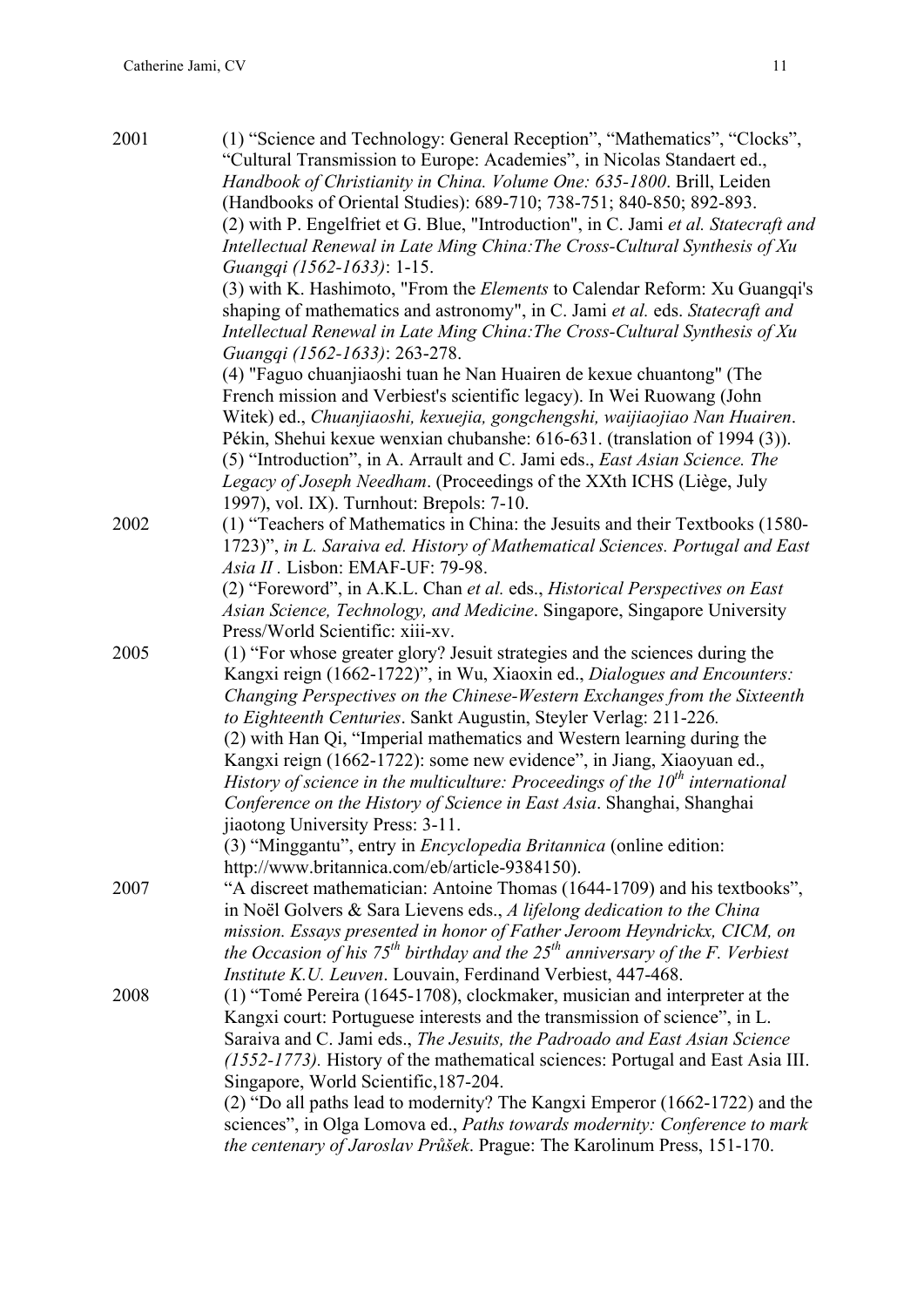|      | (3) "Heavenly learning, statecraft and scholarship: the Jesuits and their<br>mathematics in China", in Eleanor Robson and Jackie Stedall (dir.), Oxford |
|------|---------------------------------------------------------------------------------------------------------------------------------------------------------|
|      | Handbook of History of Mathematics. Oxford, Oxford University Press, 57-84.                                                                             |
| 2010 | "Imperial science in Manchu in early Qing China: does it matter ?" in F.                                                                                |
|      |                                                                                                                                                         |
|      | Bretelle-Establet ed., Looking at it from Asia: the processes that shaped the                                                                           |
|      | sources of history of science. Dordrecht/Heidelberg/London/New York:                                                                                    |
|      | Springer, 371-391.                                                                                                                                      |
| 2013 | "Cuentas y Pinceles. Enseñanza occidental y aritmética elemental en China                                                                               |
|      | (1600-1800)", in Lola Ballaguer-Núñez, Luis Calvo Calvo y F. Xavier Medina                                                                              |
|      | eds., Asia, Europa y el Mediterráneo: Ciencia, Technología y Circulación del                                                                            |
|      | Conociment. Barcelona: Residència d'Investigadors CSIC-Generalitat de                                                                                   |
|      | Catalunya, 149-168.                                                                                                                                     |
| 2014 | "Tengaku, chisei, gakumon: Chûgoku no Iezusu kaishi to sono sûgaku 天学,                                                                                  |
|      | 治世、学問:中国のイエズス会士とその数学", in Oxford sûgakushi                                                                                                              |
|      | Oxford 数学史, eds. Eleanor Robson & Jacqueline Stedall. Tokyo, Kyoritsu                                                                                   |
|      | Shuppan: 47-70.                                                                                                                                         |
|      | "The Jesuits' Negotiation of Science between France and China (1685–1722):                                                                              |
|      | Knowledge and Modes of Imperial Expansion." In Negotiating knowledge in<br>early modern empires: a decentered view, eds László Kontler, Antonella       |
|      | Romano, Silvia Sebastiani & Borbála Zsuzsanna Török. Basingstoke, Palgrave                                                                              |
|      | Macmillan: 53-77.                                                                                                                                       |
| 2015 | "Cong Faguo wangjia kexueyuan dao Kangxi huangdi gongting : Faguo yesu                                                                                  |
|      | hui chuanjiaotuan 從法國王家科學院到康熙皇帝宮廷:法國耶穌會傳教團                                                                                                              |
|      | (1688-1722)." In Jiaohu de jingxiang: Zhongguo yu Fanlanxi 交互的鏡像:                                                                                       |
|      | 中國與法蘭西, eds Béatrice Didier 貝阿特麗絲迪迪耶 and Meng Hua 孟華.                                                                                                   |
|      | Shanghai: Shanghai yuandong chubanshe: 30-40.                                                                                                           |

# BOOK REVIEWS

| 1991 | Jean-Claude Martzloff, Histoire des mathématiques chinoises, in Historia        |
|------|---------------------------------------------------------------------------------|
|      | Scientiarum 41: 59-62.                                                          |
| 1993 | Isaia Iannaccone, Misurare il cielo. L'antica astronomia cinese, in Isis. 84-3: |
|      | 563-564.                                                                        |
| 1998 | Alexei Volkov ed., Sous les nombres, le monde. Matériaux pour une histoire      |
|      | culturelle du nombre. Extrême-Orient Extrême-Occident 16, in Chinese            |
|      | <i>Science</i> 15: 134-141.                                                     |
| 2005 | Karine Chemla et Guo Shuchun, Les Neuf chapitres. Le classique                  |
|      | mathématique de la Chine ancienne (Paris, 2004), in Etudes chinoises 24: 342-   |
|      | 348.                                                                            |
| 2006 | Benjamin A. Elman, On their own terms: science in China 1550-1900               |
|      | (Cambridge, Mass., 2005), in Journal of Asian Studies 65-2: 405-407.            |
| 2010 | Florence C. Hsia, Sojourners in a strange land: Jesuits and their scientific    |
|      | missions in late imperial China (Chicago, Univ. of Chicago Press, 2009), in     |
|      | Revue de synthèse 131-3: 479-481.                                               |
| 2011 | Nathan Sivin, Granting the seasons: the Chinese astronomical reform of 1280,    |
|      | with a study of its many dimensions and an annotated translation of the         |
|      | records (New York, 2009), in History of science 49-1: 109-114.                  |
|      |                                                                                 |